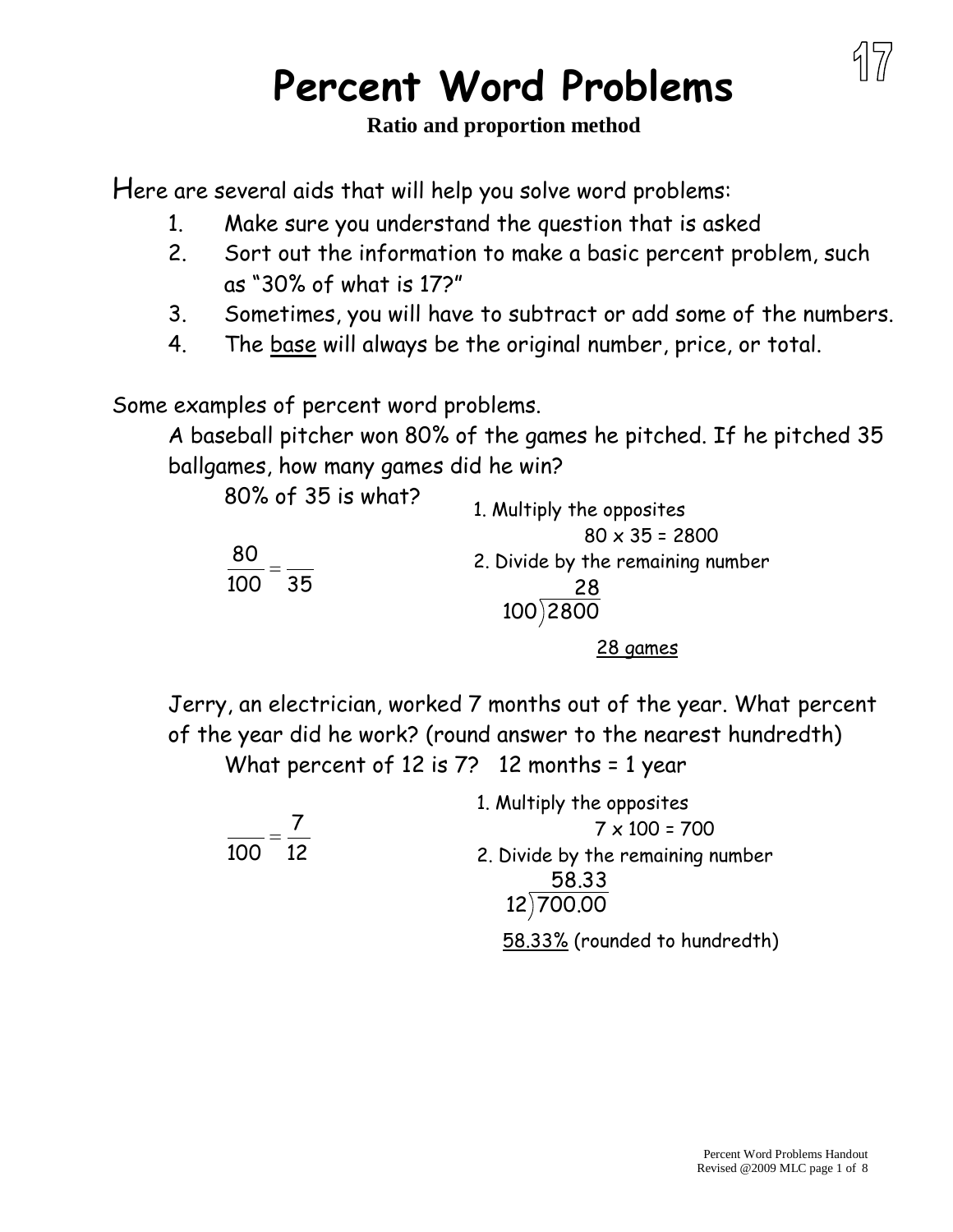Sometimes the information needed to solve a percent word problem is not stated directly. You will need to sort out the numbers given in the problem. Organizing all the information into a box format will help you see what numbers you have and what you need.

Some examples.

 $\ddot{\phantom{0}}$ 

There are 28 students in a class. Sixteen of those students are men. What percent of the class are women? (Round to the nearest tenth)

| Men                                    | %    | 16 | 28 total students                                                                                                  |
|----------------------------------------|------|----|--------------------------------------------------------------------------------------------------------------------|
| Women                                  | ℅    | 12 | $-16$ men                                                                                                          |
| Total                                  | 100% | 28 | 12 women                                                                                                           |
| 12 is what % of 28?<br>12<br>28<br>100 |      |    | Multiple the opposites<br>1.<br>$100 \times 12 = 1200$<br>2. Divide by the remaining number<br>42.85<br>28)1200.00 |

Donovan took a math test and got 35 correct and 10 incorrect answers. What was the percentage of correct answers? (Round to the nearest hundredth)

| Correct answers   |      | 35 <sup>1</sup> |
|-------------------|------|-----------------|
| Incorrect answers |      | $\overline{10}$ |
| Total answers     | 100% | 45              |

35 correct answers +10 incorrect answers

45 total answers

35 is what % of 45?

45 35

 $\frac{1}{100}$ 

| 1. Multiple the opposites         |
|-----------------------------------|
| $100 \times 35 = 3500$            |
| 2. Divide by the remaining number |
| 77.777                            |
| 45)3500.000                       |
| 77.78% (rounded to hundredth)     |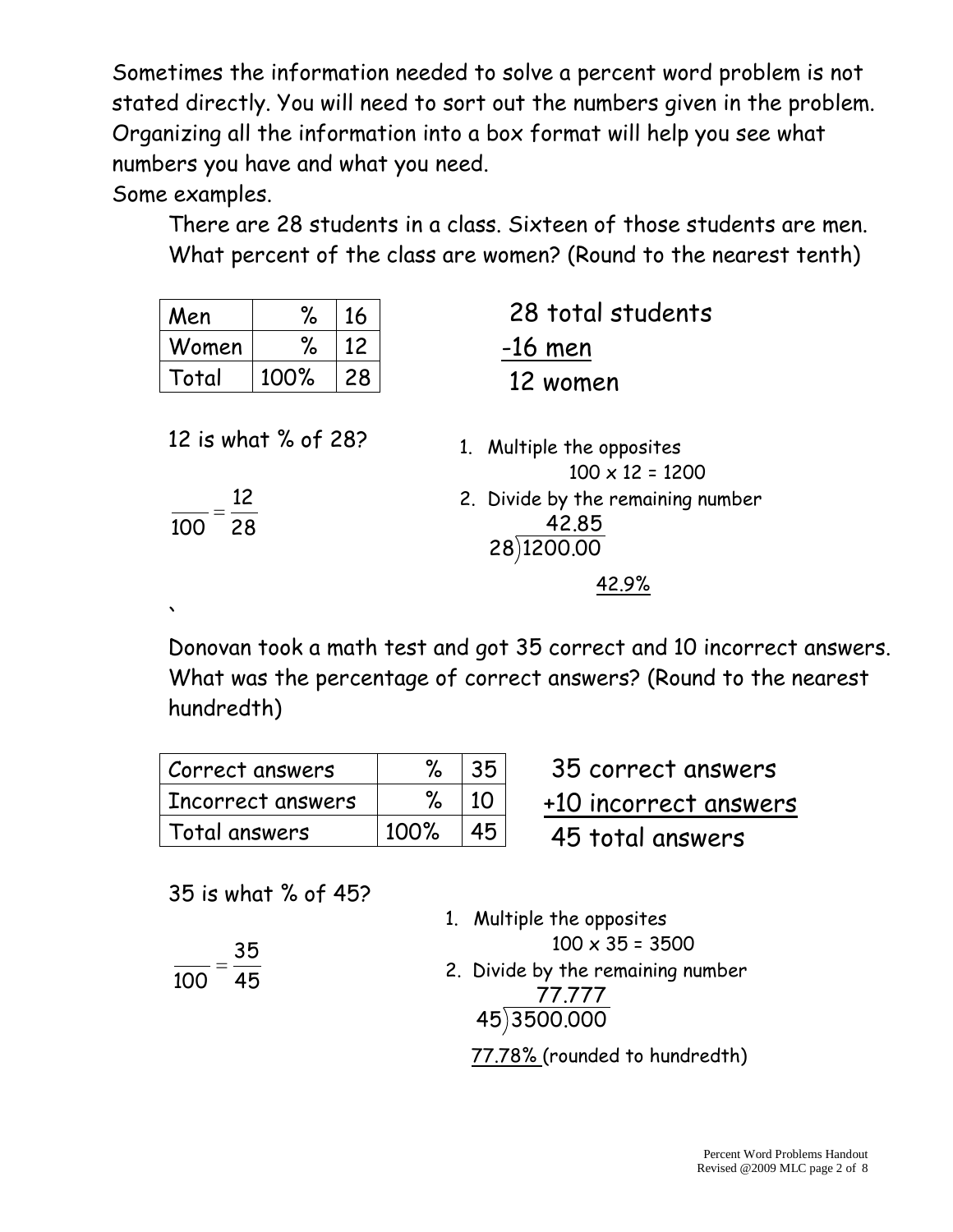## Percent Word Problems

Directions: Set up a basic percent problem. Sometimes you will have to do extra steps to solve the problem. Follow rounding directions. Answers and solutions start on page 6.

- 1) A student earned a grade of 80% on a math test that had 20 problems. How many problems on this test did the student answer correctly? (round to the nearest whole number)
- 2) There are 36 carpenters in a crew. On a certain day, 29 were present. What percent showed up for work? (round to the nearest tenth)

3) A metal bar weighs 8.15 ounces. 93% of the bar is silver. How many ounces of silver are in the bar? (round to the nearest thousandth)

4) A woman put \$580 into a savings account for one year. The rate of interest on the account was  $6\frac{1}{2}$ %. How much was the interest for the year in dollars and cents? (Round to the nearest cent)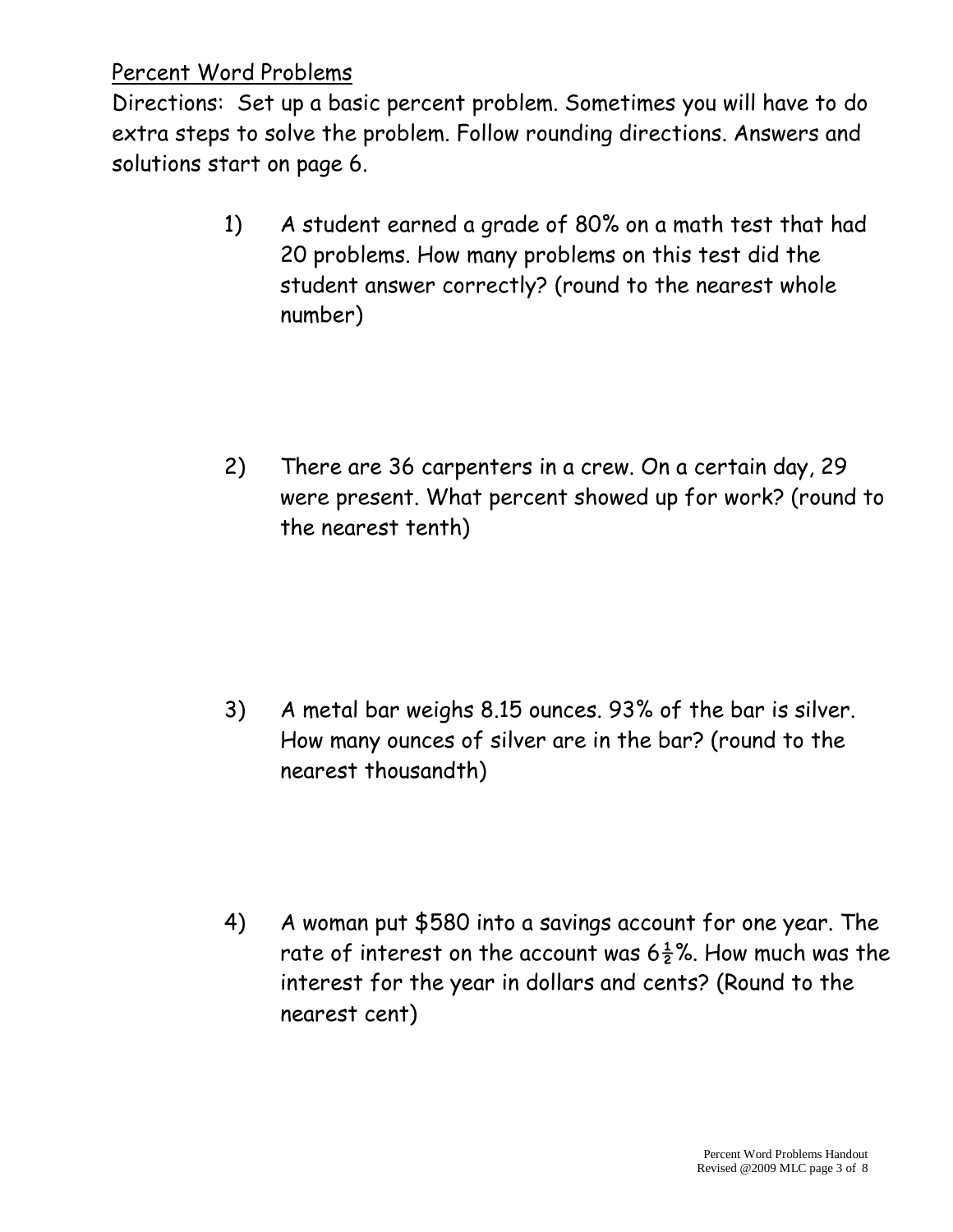5) A student answered 86 problems on a test correctly and received a grade 98%. How many problems were on the test, if all the problems were worth the same number of points? (Round to the nearest whole number)

6) Manuel found a wrecked Trans-Am that he could fix. He bought the car for 65% of the original price of \$7200. What did he pay for the car? (Round to nearest dollar)

7) Pamela bought an electric drill at 85% of the regular price. She paid \$32.89 for the drill. What was the regular price? (Round to the nearest cent)

8) A crew is made up of 8 men; the rest are women. 66 3  $\frac{2}{3}$ % of the crew are men. How many people are in the crew?

9) Ben earns \$12,800 a year. About 15% is taken out for taxes. How much is taken out for taxes?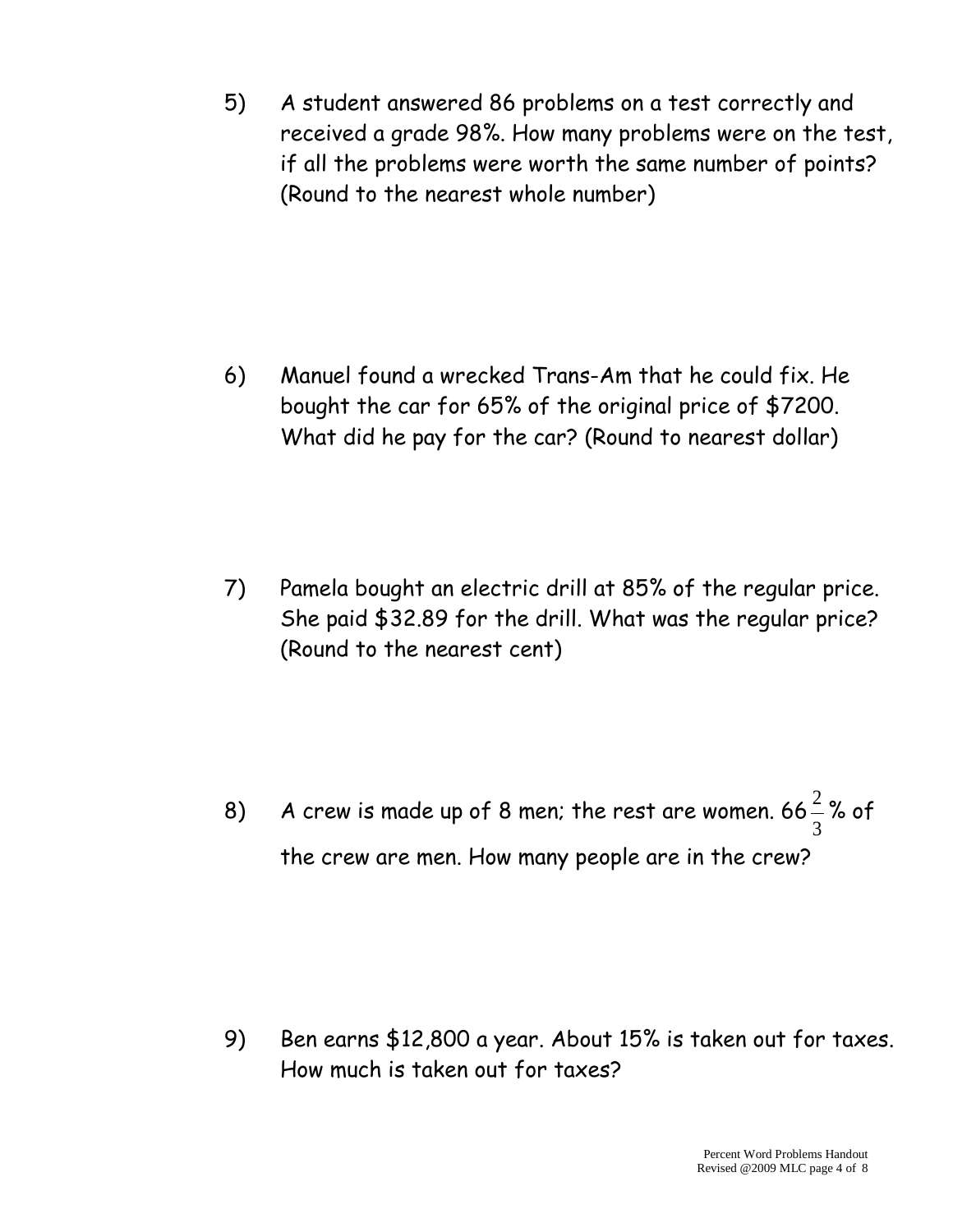10) At a sale, shirts were sold for \$15 each. This price was 80% of their original price. What was the original price?

11) There are 32 students in a class. Nine of those students are women. What percent are men? (round to the nearest tenth)

12) The Royals softball team played 75 games and won 55 of them. What percent of the games did they lose? (round to the nearest tenth)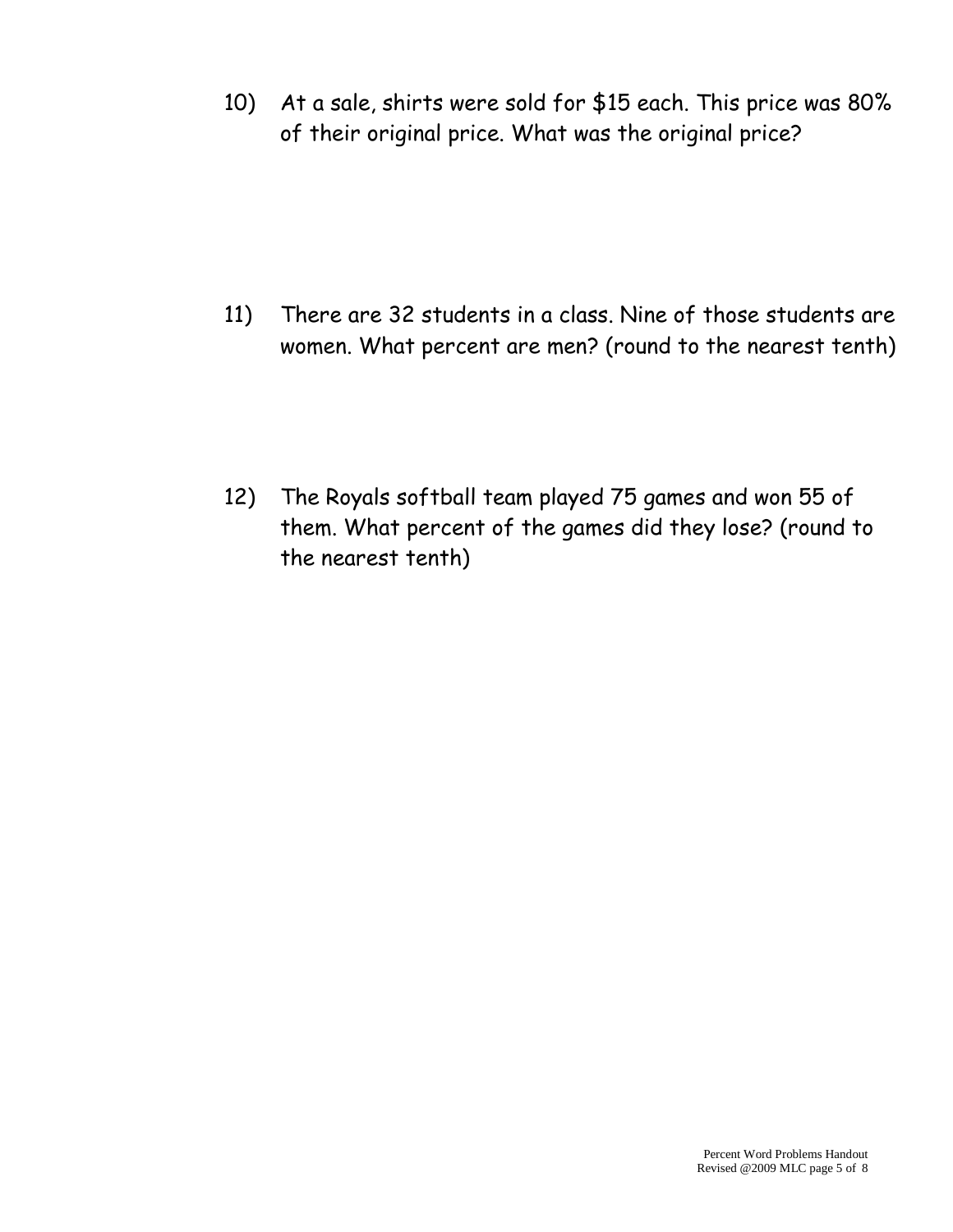Answer Key

1. 100 20 80 Multiply the opposites:  $80 \times 20 = 1600$ Divide by the remaining number: <u>16</u> 100 1600 16 problems 2. 36 29 100 Multiply the opposites:  $29 \times 100 = 2900$ Divide by the remaining number: 80.55 36 2900.00 80.6% 3. 100 8.15 93 Multiply the opposites:  $93 \times 8.15 = 757.95$ Divide by the remaining number: 7.5795 100 757.9500 7.580 ounces 4. 100 580  $6\frac{1}{2}$ Multiply the opposites:  $6 \frac{1}{2} \times 580 = 3770$ Divide by the remaining number: 37.70 100 3770 .00 \$37.70 5. 86 100 98 Multiply the opposites:  $100 \times 86 = 8600$ Divide by the remaining number: 87.7

> Percent Word Problems Handout Revised @2009 MLC page 6 of 8

98 8600 .0

88 problems (rounded to nearest whole)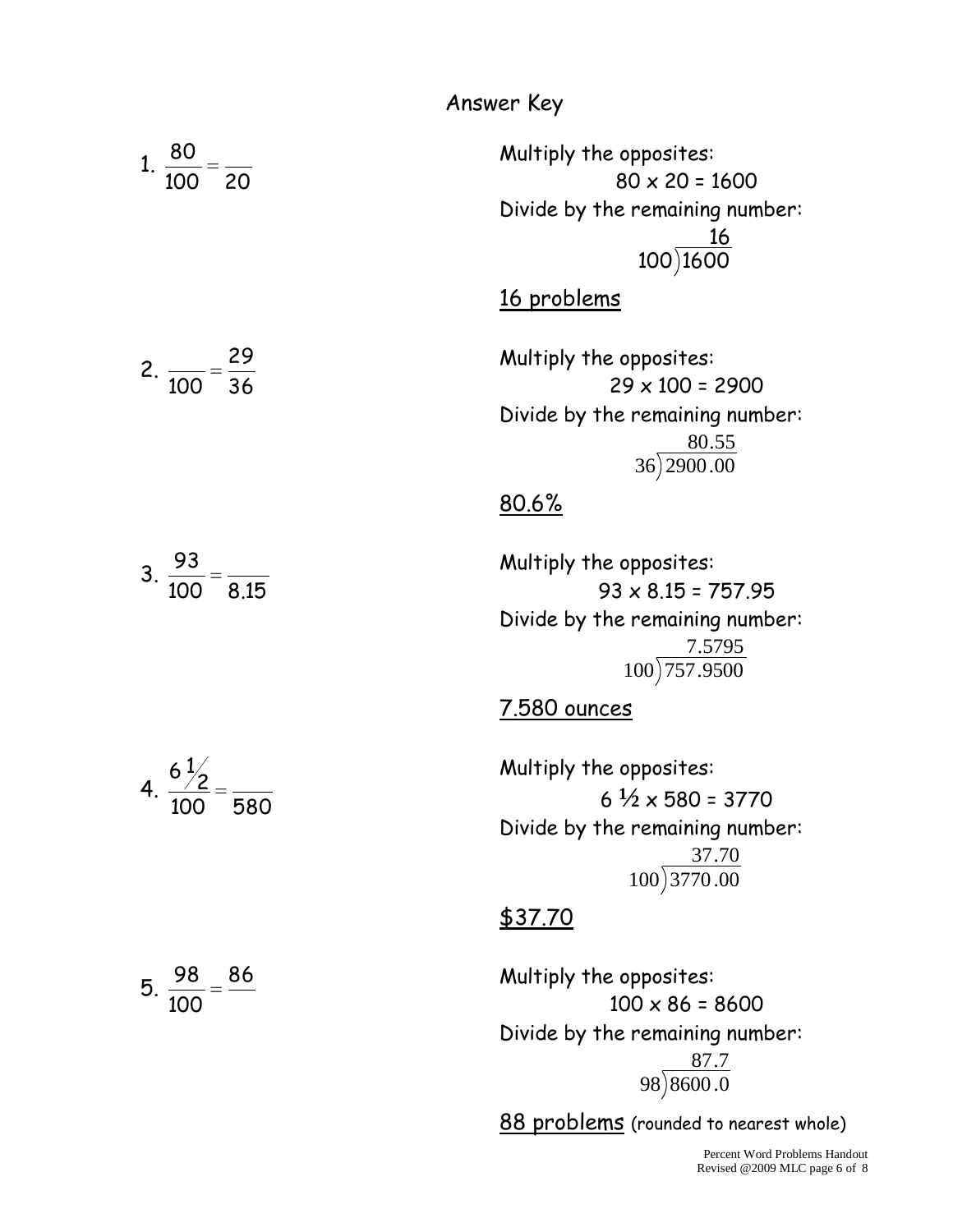6. 
$$
\frac{65}{100} = \frac{1200}{7200}
$$
  
\n6.  $\frac{65}{100} = \frac{3200}{7200}$   
\n6.  $\frac{65 \times 7200 = 468,000}{100 \times 32.80} = 468,000$   
\nDivide by the remaining number:  
\n $\frac{4680}{100 \times 32.89} = 3289$   
\nDivide by the remaining number:  
\n $\frac{38.694}{33289 \cdot 000}$   
\n $\frac{438.69}{85 \times 3289 \cdot 000}$   
\n $\frac{438.69}{85 \times 3289 \cdot 000}$   
\n $\frac{438.69}{85 \times 3289 \cdot 000}$   
\n $\frac{438.69}{85 \times 3289 \cdot 000}$   
\n $\frac{438.69}{85 \times 3289 \cdot 000}$   
\nMultiply the opposing number:  
\n $100 \times 8 = 800$   
\nDivide by the remaining number:  
\n $800 \div 66 \frac{2}{3} = \frac{800}{1} \div \frac{200}{3} = \frac{800}{1} \times \frac{3}{200} = \frac{12}{1}$   
\n $\frac{12}{100} = \frac{12}{12,800}$   
\nMultiply the opposites:  
\n $15 \times 12,800 = 192,000$   
\nDivide by the remaining number:  
\n $\frac{1920}{}$ 

$$
f_{\rm{max}}
$$

\$1920

Multiply the opposites:  $100 \times 15 = 1500$ Divide by the remaining number: 18.75 80 1500.00

100 192000

$$
10. \ \frac{80}{100} = \frac{15}{10}
$$